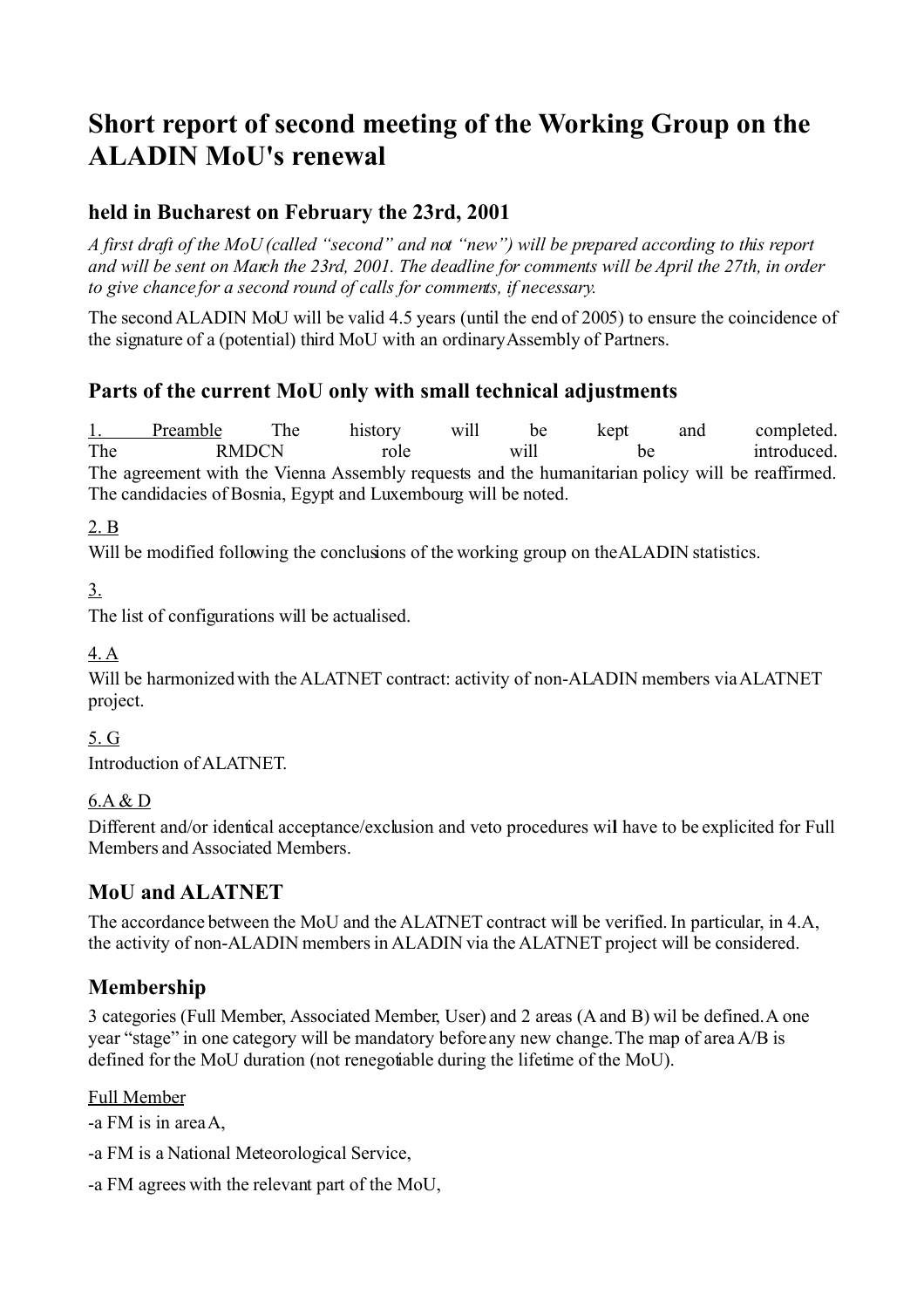-a FM has some manpower dedicated to ALADIN tasks of common interest in a manner controlled by the Assembly of Partners,

-a FM has voting rights,

-a FM can handle Associated Members and Users.

#### Associated Member

-an AM in areaA is a meteorological organization with "civil service type operational duties" (if it is not a NMS, one should verify that it is allowed to sign that sort of MoU) that does not fulfill all membership conditions (may be only for the time being),

-an AM in area B is a National Meteorological Service that has some manpower dedicated to ALADIN tasks of common interest in a manner controlled by the Assembly of Partners,

-an AM agrees with the relevant part of the MoU,

-an AM cannot have Users,

-an AM is associated to the Assembly of Partners, without voting rights and without financial returns,

-an AM cannot be part of Météo-France's agreement with ECMWF (no access to ECMWF through ALADIN but it could have access through its NMS basic rights),

-an AM not doing development has no access to the code,

-an AM pays a contribution in a manner decided by the Assembly according to its economiocal situation (EUMETSAT example) and/or its level of involvement as well as the reasons why it is not a FM; a guideline for the order of magnitude of the annual fee will exist, but shall not be part of the  $Mol<sub>L</sub>$ 

#### Users

-in area B, when not fulfilling the conditions to be AM, you are Users,

-in areaA, universities, clients, merely commercial organization, ... i.e. all organisations that are not NMS and that have no "civil service type operational duties" can only be User

-a User has not access to the code,

-a User cannot have Users,

-a User pays according to the commercial guidelines, but in a manner that should not make it more advantageous than being an AM (especially for area B).

#### Admittance (and transition AM=>FM)

-for FM, the admittance procedure is unchanged,

-for AM, the admittance procedure is a simple weighted vote with conditions related to the aboved mentionned particularities of the country.

### Exclusion (and transition FM=>AM)

-a FM becomes an AM if a double 2/3 majority of FM agrees to the proposition of at least one FM,

-if a User or an AM does not pay, a simple letter from the FM in contact with it is enough to exclude it.

### Area A

-Euro-Mediterranean area: Europe limited to countries without extension well outside the high resolution area of ARPEGE and countries with a Mediterranean/Black-Sea facade. This definition will be replaced by a map in the MoU.

-The confomrmity of this definition with ECMWF likely policy should be verified beforehand to